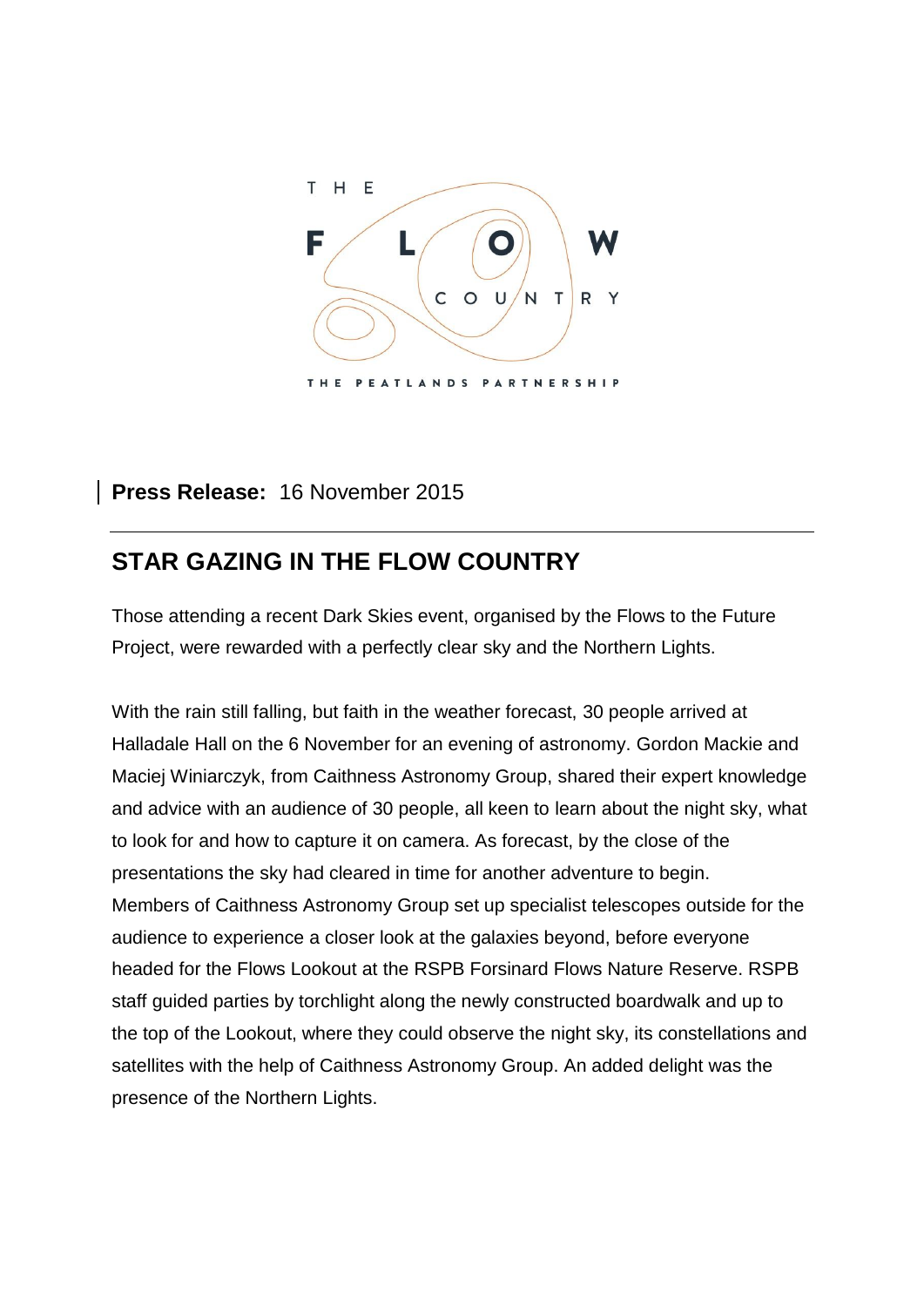Gordon Mackie said "Caithness Astronomy Group were delighted to be able to support this stargazing event. We had a great night. The area around Forsinard is a wonderfully wild and dark location - a superb place to gaze skywards and take in the wonders of the universe".

Since the Flows Lookout was completed this year, it has attracted over 2500 visitors and will remain accessible all year round. In the daylight the elevated position offers a fantastic view of the Dubh Lochan pool system, and by night a landscape unpolluted by artificial light. The Flow Country is not short of locations to appreciate the night sky, but the new Lookout offers a superb vantage point, with a degree of shelter from the wind. However, anyone thinking of making a late night trip in the dark should take a torch, stick to the boardwalk and wrap up warm. Further events hosted by The Flows to the Future Project will be publicised shortly including another Dark Skies event in September 2016.

## **The Flows to the Future project gratefully acknowledges funding support from the Heritage Lottery Fund**

#### **PHOTOGRAPHS**

- **1)** CAG stargazingatstrathhalladale **– to be credited to Gordon Mackie**
- **2)** Photos to follow via an email and downloadable from wetransfer **– all to be credited to Gordon Mackie**

#### **NOTES TO EDITORS**

The Peatlands Partnership includes Scottish Natural Heritage, Forestry Commission (Scotland), Highland Council, RSPB Scotland, Plantlife Scotland, Highlands & Islands Enterprise, The Highland Third Sector Interface, The Flow Country Rivers Trust, The Northern Deer Management Group and The Environmental Research Institute. It liaises with local community groups, , the Scottish Government's Rural Payments and Inspections Directorate and the North Sutherland Community Forest Trust. It is independently chaired by John Henderson of Scrabster Farm, Caithness.